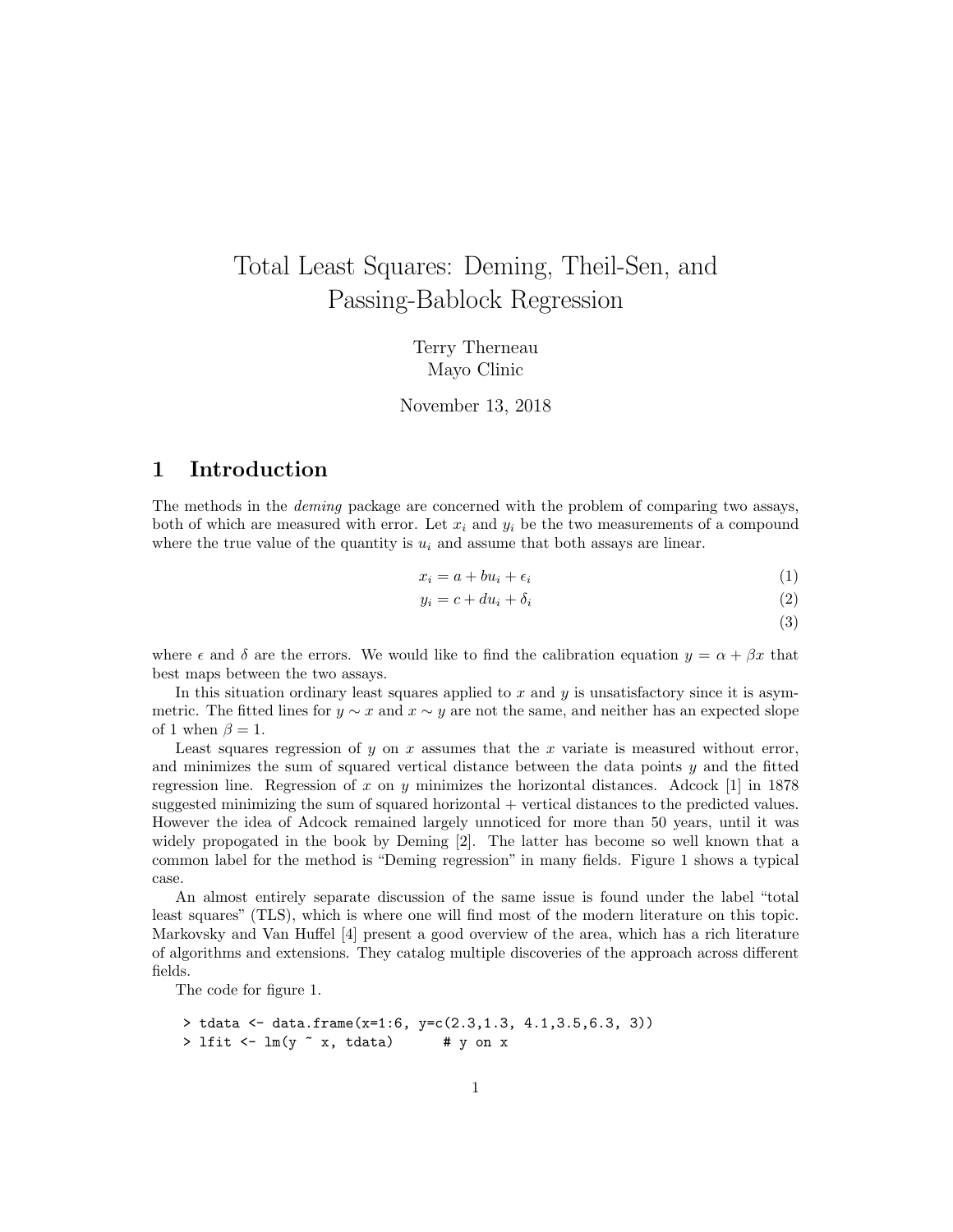

Figure 1: Example of linear and deming regression applied to a simple data set. The ordinary linear regression of y on x (black) minimizes the sum of squared vertical distances. The regression of x on y (blue, dashed) minimizes a sum of squared horizontal distances. The Deming regression (red) minimizes the sum of orthagonal distances between the points and the line.

```
> dfit <- deming(y \tilde{ } x, tdata) # Deming
> lfit2 <- lm(x \text{ }^{\sim} y, tdata) # x on y
> with(tdata, plot(x, y, xlim=c(0,7), ylim=c(1,7)))> abline(lfit)
> abline(-lfit2$coef[1]/lfit2$coef[2], 1/lfit2$coef[2], col=4, lty=2)
> abline(dfit, col=2, lwd=2)
> segments(tdata$x, tdata$y, tdata$x, predict(lfit), col=1, lty=1)
> segments(tdata$x, tdata$y, predict(lfit2), tdata$y, col=4, lty=2)
```
# 2 Generalized Deming regression

There are a number of alternate ways to compute the Deming regression line. The Deming line will be the first principle component of the centered data, the first eignevector of the matrix Z whose 2 columns are the centered  $x$  and  $y$  vectors, or the first component of a singular value decomposition or factor analysis of Z. A partial least squares (PLS) or structural equation modeling (SEM) model fit to  $x$  and  $y$  will also recover the Deming estimate of slope.

In the TLS literature both  $X$  and  $Y$  can be matrices, and the most straightforward approach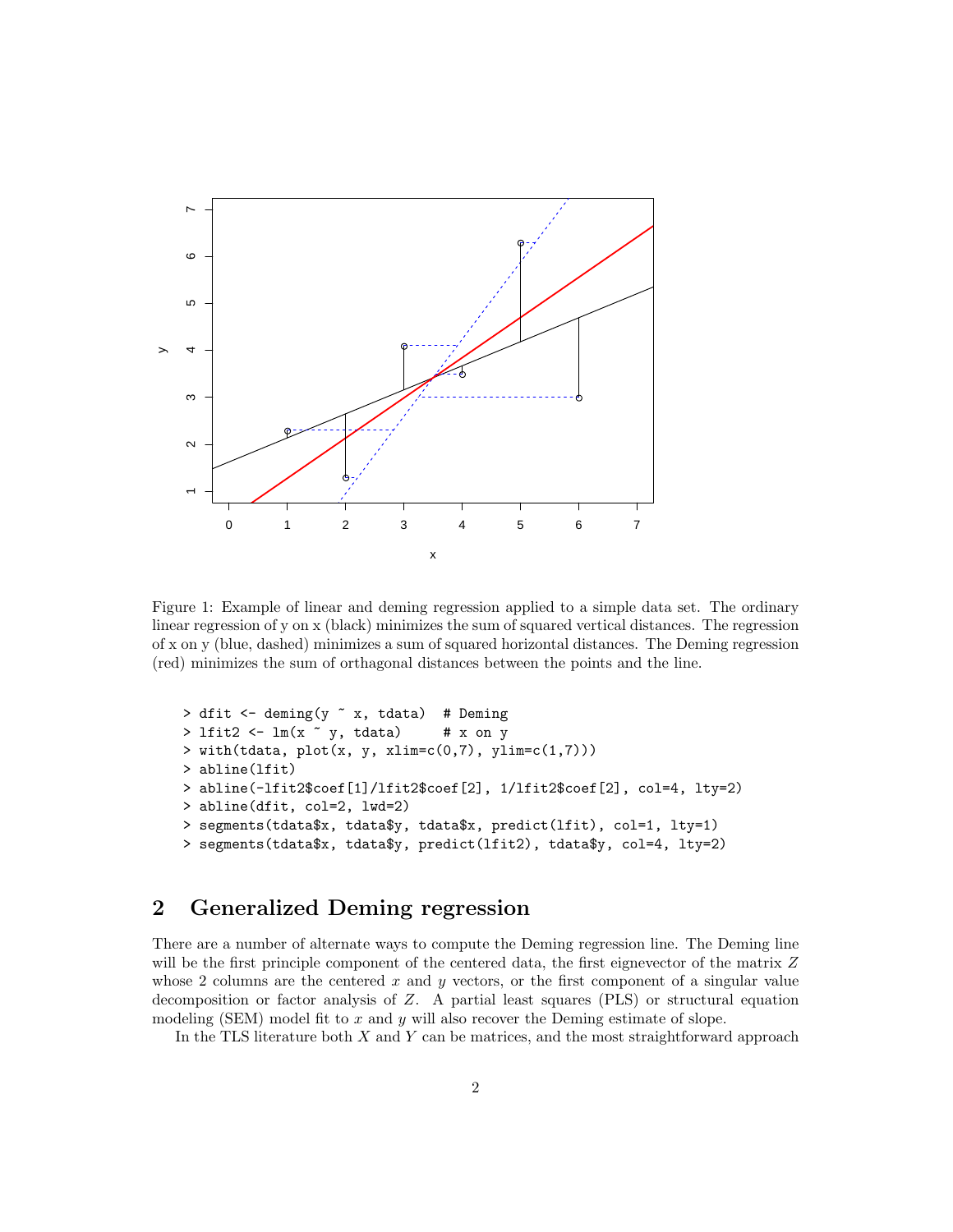

Figure 2: Bland-Altman plot of the ferritin data.

is to obtain the singular value decompostition

$$
(X,Y) = UDV'
$$

where  $D$  is the diagonal matrix of singular values. Assume  $X$  is of dimension  $n$  by  $p$  and partion  $\boldsymbol{V}$  as

$$
V = \left[ \begin{array}{c} V_{11}V_{12} \\ V_{21}V_{22} \end{array} \right] \tag{4}
$$

Then if  $V_{22}$  is non-singular a solution exists with  $\hat{\beta} = -V_{12}V_{xx}^{-1}$ . A solution will not exist when a coefficient is infinite, i.e., if the best fitting line is vertical in one of the  $p$  dimensions. The solution will be unique if  $d_p > d_{p+1}$ . The counterexample to uniqueness is when the data lies on a circle, then the variance explained by any regression line will be the same as any other, and  $d_p = d_{p+1}.$ 

There would appear to be little need for yet another program to compute this quantity other than providing a recognizable name to search for in the R libraries. For laboratory work, however, it is the generalized Deming method that is of most interest. Returning to our original definitions (1) and (2), ordinary Deming regression is based on the assumtion that that the assay errors  $\epsilon$  and  $\delta$  are equal in magnitude for the two assays and are constant across the range of u. This latter is rarely if ever true for biologic assays, and both will normally be false in more general applications.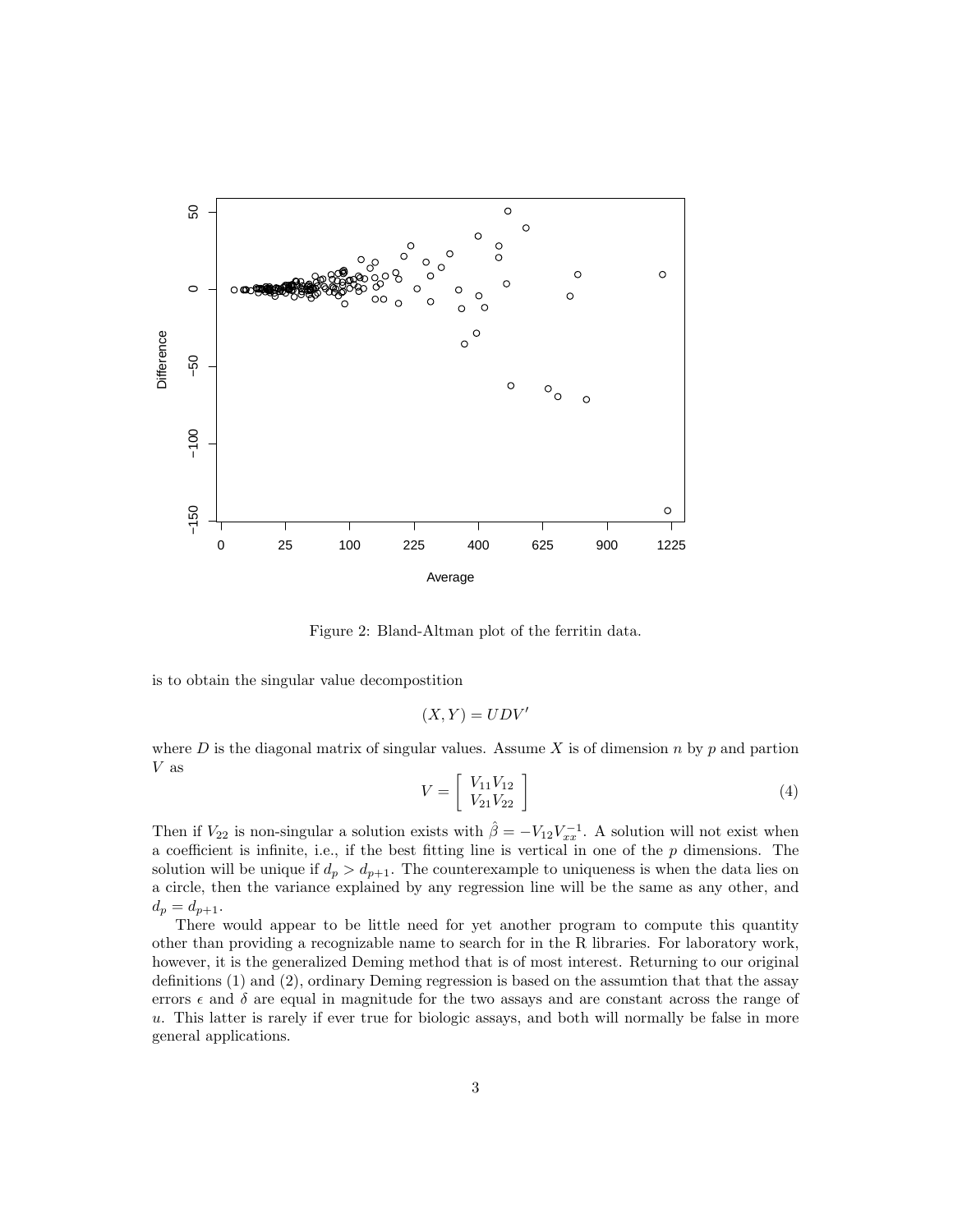

Figure 3: Revised variance plot for the ferritin data on a coefficient of variation scale.

Figure 2 shows a Bland-Altman plot of paired assay results from long-term monitoring of a ferritin assay. Each time that a new lot of the principle reagent was brought into use, a subset of currently available samples were assayed in duplicate using both the old and new lot. If the assumptions of standard Deming regression hold we would expect to see approximately constant vertical variation across the range of the horizontal axis of the plot. This is clearly not the case. (The x-axis was plotted on a square root scale to spread out the data somewhat, but this does not change the message.)

```
> f.ave <- with(ferritin, (old.lot + new.lot)/2)
> f.diff<- with(ferritin, old.lot - new.lot)
> plot(sqrt(f.ave), f.diff, xaxt='n',
       xlab="Average", ylab="Difference")
> temp <- 0:7*5
> axis(1, temp, temp^2)
```
Figure 3 shows a revised plot with average of the two assay values on the horizontal and abs(difference/mean) along the vertical axis, along with a lowess line. A horizontal trend in this plot corresponds to constant coefficient of variation, which for this data set appears to be a reasonable assumption.

> plot(f.ave, abs(f.diff/f.ave), log='x',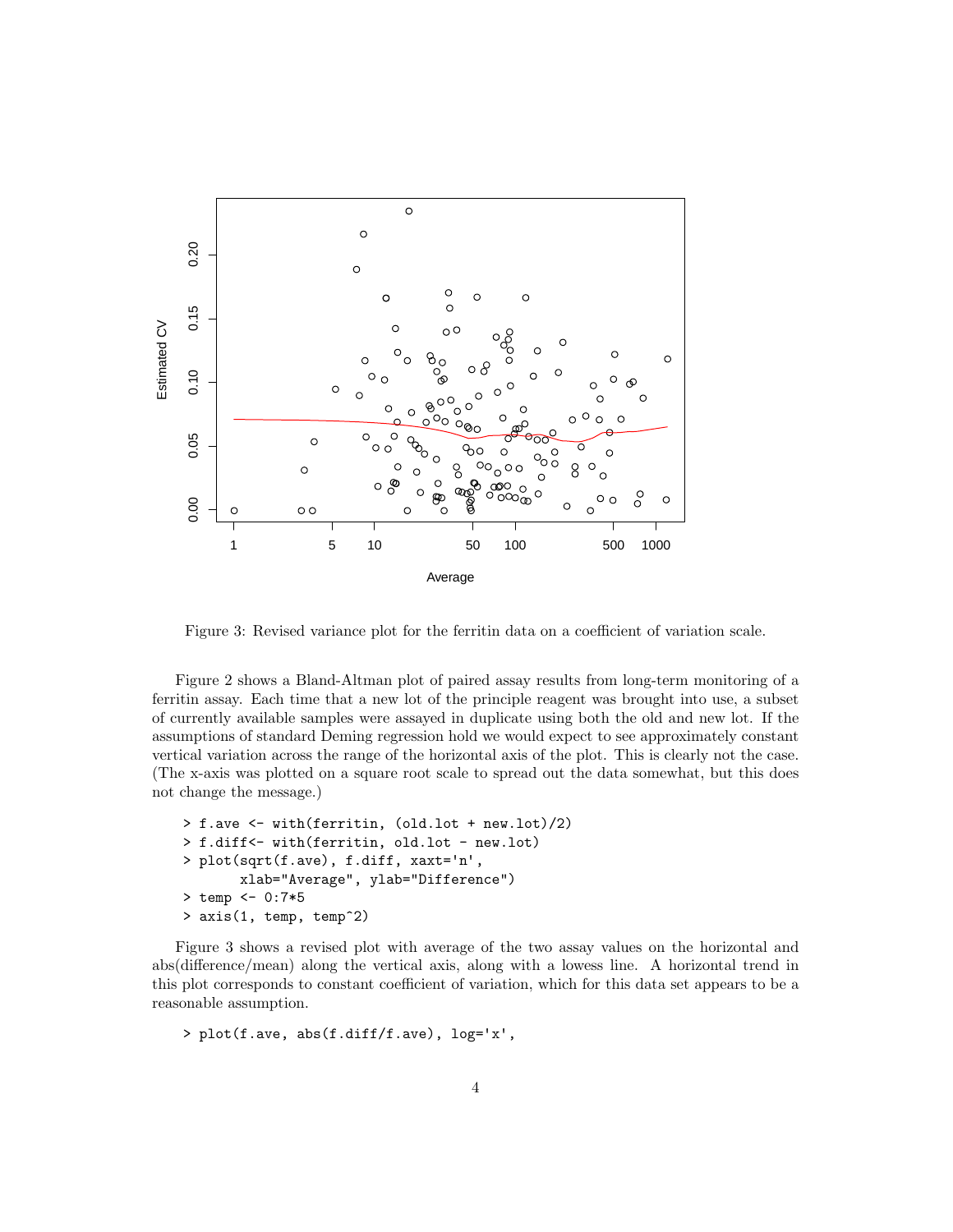#### xlab="Average", ylab="Estimated CV") > lines(lowess(f.ave, abs(f.diff/f.ave)), col=2)

Linnet [3] discusses fitting regression lines in the situation of constant coefficient of variation, and gives a more complete rationale. We use an algorithm based on Ripley and Thompson [8] which includes both ordinary Deming regression and Linnet's extension within a more general framework. Referring again to equations (1) and (2), assume that x and y both estimate the common unknown quantity  $u$ , and the error terms have standard deviations

$$
sd(x) = \sigma[e + fu] \tag{5}
$$

$$
sd(y) = \sigma[g + hu]
$$
\n(6)

for known constants e, f, g, and h and an unknown scale factor  $\sigma$ , where u is again the true value. A value of  $(e, f, g, h) = (1, 0, 1, 0)$  corresponds to standard Deming regression, and  $(e, f, g, h) = (0, 1, 0, 1)$  corresponds to the constant proportional errors assumption of Linnet. The cv argument of the deming function chooses between these two cases, or all four constants can be supplied using the stdpat argument. A second alternative is for the user to directly supply values for  $sd(x)$  or  $sd(y)$  for each data point using the **xstd** and ystd arguments. The following produces the 7 calibration equations for each of the 7 reagent changes in the ferritin data set.

```
> cmat <- matrix(0, nrow=3, ncol=7)
> for (i in 1:7) {
     dfit <- deming(new.lot ~ old.lot, data=ferritin,
                    subset=(period==i), cv=TRUE)
     cmat[1:2,i] \leftarrow coef(dfit)cmat[3,i] <- coef(lm(new.lot ~ old.lot, ferritin,
                         subset= (period==i), weight=1/new.lot))[2]
 }
> dimnames(cmat) <- list(c("Intercept", "old.lot", "old.lot (LS)") , 1:7)
> round(cmat,3)
                 1 2 3 4 5 6 7
Intercept -0.015 -0.982 2.390 0.234 0.208 -0.079 0.085
old.lot 0.986 1.015 0.962 0.948 0.913 0.981 0.971
old.lot (LS) 1.080 1.015 0.933 0.940 0.911 0.996 0.996
```
For unweighted regression the Deming slope is always larger than the least squares line but in the constant CV case it can go either way. The difference in regression slopes for any given batch is small, but corrections to the clinical assay must be cumulative over time. From the first regression equation, results from assays after the first lot change need to be modified with

corrected result  $= -0.015 + 0.986 *$  value

in order to have them match prior reports. Matching is important since a given patient may be followed sequentially over many years. The second assay change compounds this

corrected result =  $-0.015 + 0.986*$  ( $-0.982 + 1.015*$ value)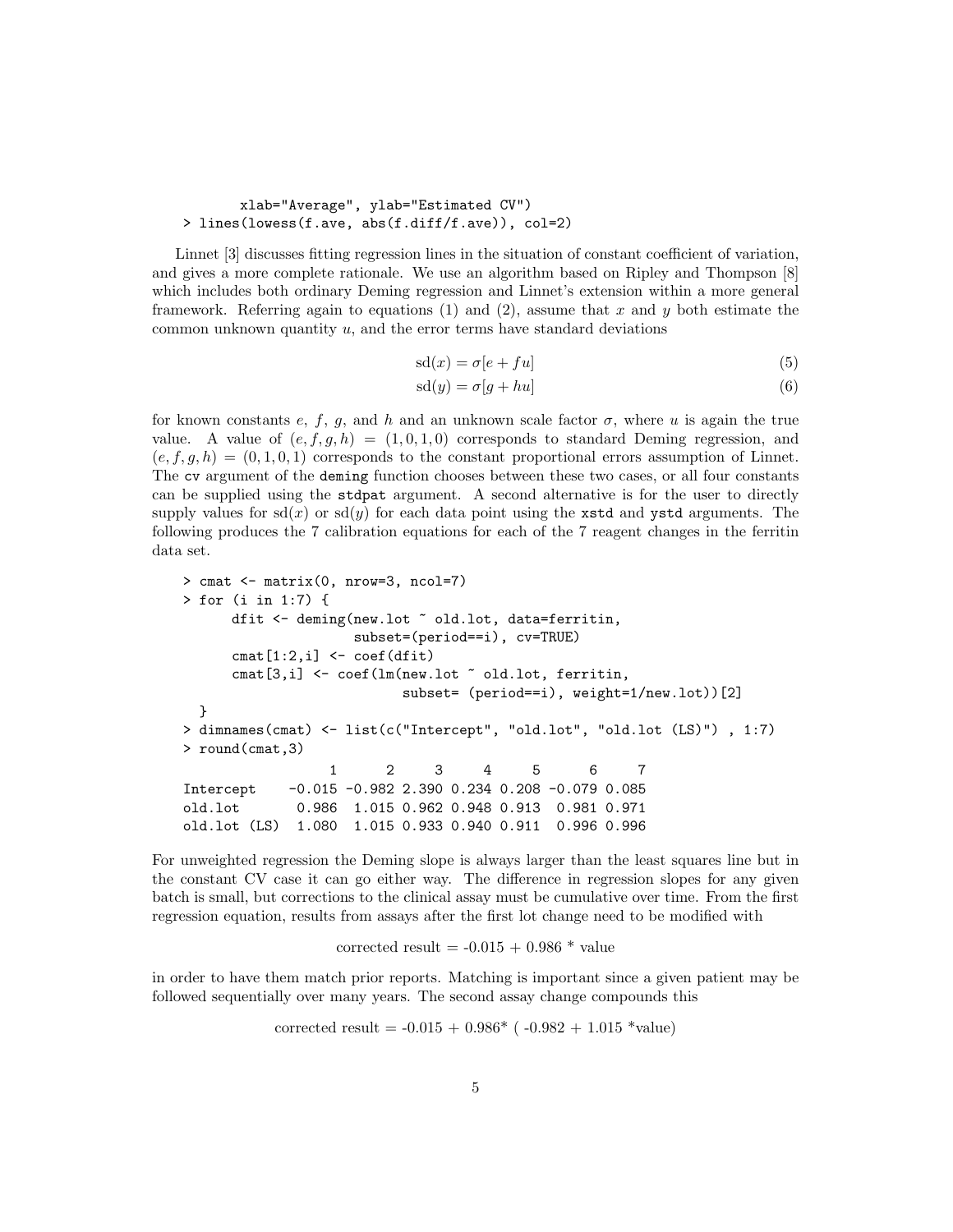The cumulative effect under the Deming fits has a slope coefficient of 0.793, the product of the 7 slopes, an estimated loss in potency of 21%.

When the data has both a wide range and results near zero, it will often be necessary for the error to include both a constant and a proportional portion. The arsenate data set contains results of two different methods for assessment of arsenate  $(V)$  in river waters; the resultant estimates range from 0 to 19.25  $\mu q/l$ . Constant proportional error (constant CV) is clearly untenable, since it would predict infinite precision for the smallest values. This data set contains estimates of the precision of each point, which we can use to obtain an appropriate fit.

```
> afit <- deming(aas ~ aes, arsenate, xstd=se.aes, ystd=se.aas)
> afit
Call:
deming(formula = aas \tilde{ } aes, data = arsenate, xstd = se.aes, ystd = se.aas)
n= 30
               Coef se(coef) lower 0.95 upper 0.95
Intercept -0.1094048 0.3083245 -0.7137096 0.4949001
Slope 1.0277709 0.1705373 0.6935239 1.3620179
   Scale= 1.165495
> dfit <- deming(aas \tilde{ } aes, arsenate)
> lfit <- lm(aas ~ aes, arsenate)
> temp <- cbind(coef(afit), coef(dfit), coef(lfit))
> dimnames(temp)[[2]] <- c("weighted Deming", "unweighted Deming", "Linear")
> round(temp,3)
           weighted Deming unweighted Deming Linear
(Intercept) -0.109 -0.490 -0.299
aes 1.028 1.142 1.089
```
For values less than .3 (about 10% of the data) the constant part of the error is predominant while for those above 2 the proportional part dominates. Calibration fits that do or do not properly account for the error differ by important amounts.

## 3 Theil-Sen Regression

One interesting way to characterize the slope of least squares regression line is that it is the solution of  $\rho(x, r(\beta)) = 0$ , where  $\rho$  is the Pearson correlation coefficient and  $r(\beta)$  are the residuals from a fitted line with slope  $\beta$ . A non-parametric counterpoint to this is Thiel-Sen regression, which satisfies  $\tau(x, r(\beta)) = 0$  where  $\tau$  is Kendall's tau, a rank based alternative to the correlation coefficient. This was proposed by Theil [11]; Sen [9] extended the results and added a confidence interval estimate. The approach is well known in selected fields (e.g. astronomy), and almost completely unknown in others. It has strong resistance to outliers and nearly full efficiency compared to linear regression when the errors are Gaussian.

The standard way to calculate TS regression is to first draw a line segment between each of the  $n(n-1)/2$  unique pairs of points in the data; the TS slope estimate is the median of these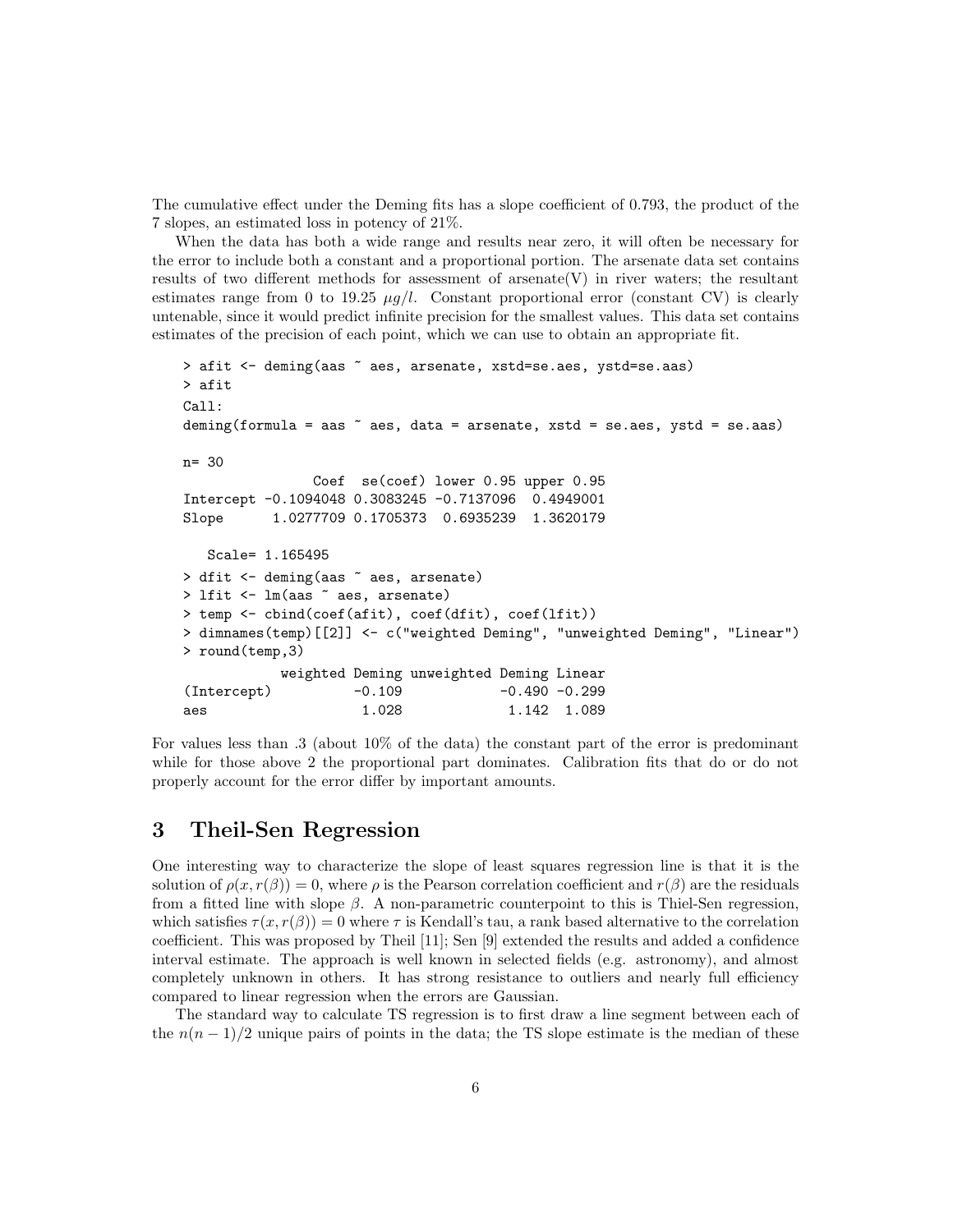

Figure 4: The geometry underlying the Thiel-Sen estimator. The set of values  $x_i - x_j$  is plotted versus  $y_i - y_j$  for all  $i \neq j$  along with a reference line  $x = 0$ . The red line divides the points into four equal groups, and is the Thiel-Sen estimate of slope.

 $n(n-1)/2$  slope values. Once the slope is established the intercept is chosen so that the median residual is zero.

Figure 4 shows a plot of  $x_i - x_j$  vs  $y_i - y_j$  for all  $8 * 7 = 56$  data pairs from a small set of 8 data points. A line from the origin to each point has identical angle to a line connecting that pair of points in a plot of the 8 original  $(x, y)$  pairs. Each pair of points i, j appears twice in the paired plot, corresponding once to  $y_i - y_j$  and a second time using  $y_j - y_i$ . The Thiel-Sen estimate of slope is that line through the origin such that quadrants 1–4 of the plot, formed by this line and the vertical axis, each have the same number of points. The solution is simply median( $\frac{dy}{dx}$ ) where dy and dx are the paired y and x differences, respectively. Since  $(y_i - y_j)/(x_i - x_j) = (y_j - y_i)/(x_j - x_i)$  the computer program only uses the  $n(n-1)/2$  unique values, removing any which lie exactly on the vertical axis since they would count equally in two quadrants and thus cancel. Theil-Sen regression of  $x$  on  $y$  would use the horizontal axis, rather than vertical, as the second reference line for forming quadrants.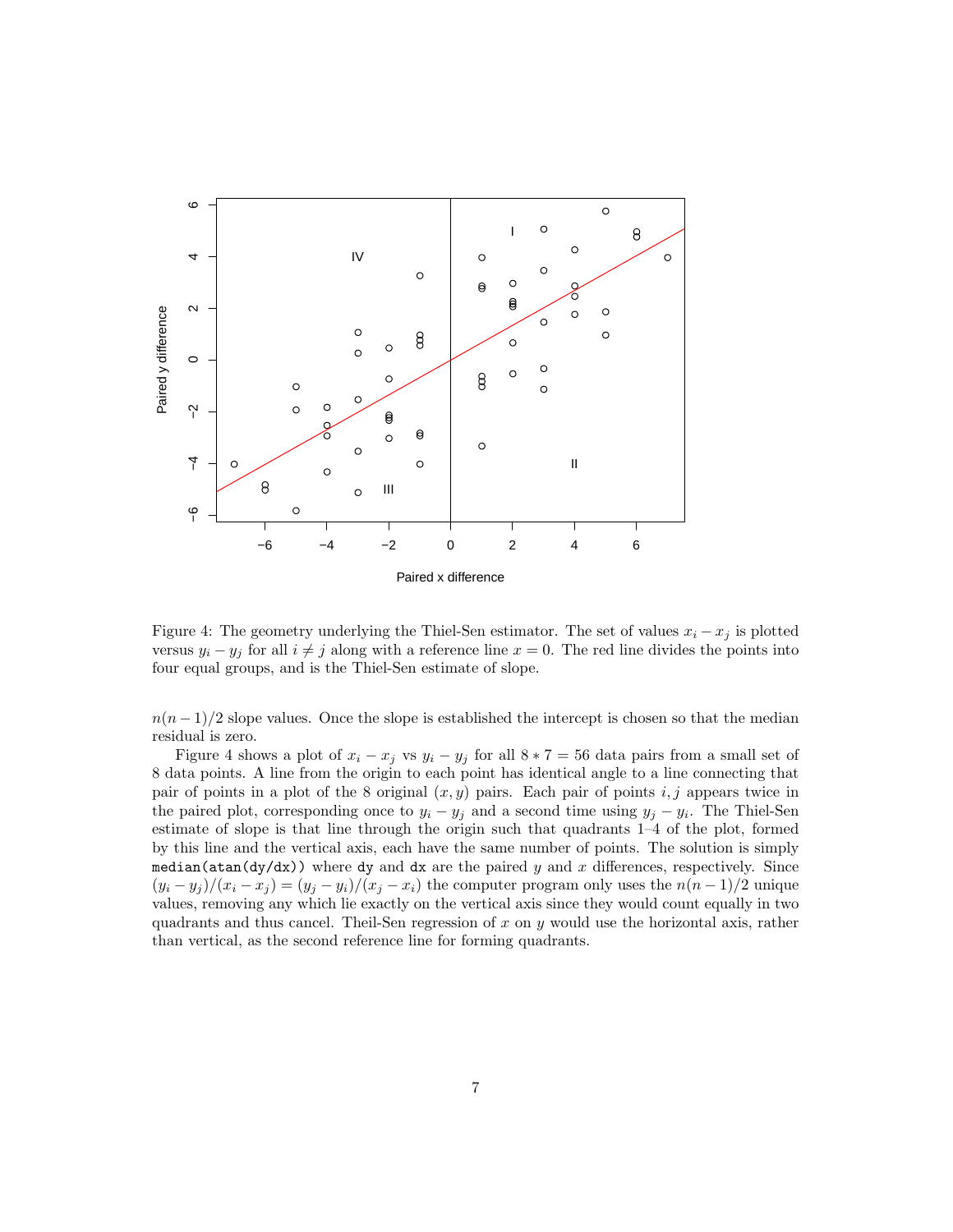

Figure 5: The geometry underlying the Passing-Bablock estimate.. The set of values  $x_i - x_j$  is plotted versus  $y_i - y_j$  for all  $i \neq j$ . A reference line with slope -1 (black) and the estimated PB slope coefficent (red) divide the points into 4 equal groups.

#### 4 Passing-Bablock Regression

The Thiel-Sen slope, like ordinarly least squares, is biased towards zero if there is error in both  $x$ and  $y$ , nor is it symmetric in  $x$  and  $y$ . Passing and Bablock proposed variations on the Thiel-Sen estimate to address these concerns. Their method is well known in the field of laboratory testing but almost unheard of outside of that domain. There are actually 3 estimators, proposed in a series of papers in 1983, 1984, and 1988.

The first Passing-Bablock method (PB1) is described in their 1983 paper [5]. It modifies the Thiel-Sen estimate so as to make the procedure symmetric about the line  $y = x$  instead of about the horizontal axis. Where a Thiel-Sen regression of y on x uses the regression line plus the vertical axis to partition the points, and TS regression of  $x$  on  $y$  would use the regression line plus the horizontal axis, the Passing-Bablock line chooses that regression line such that it and the  $y = -x$  line separate the data points into 4 equal portions. This is illustrated in figure 5. Computationally, it suffices to modify the arctan function so as to return angles in the range of  $(-\pi/4, 3\pi/4)$  instead of the default of  $(-\pi/2, \pi/2)$ . The kernel of the R code is three lines:

```
theta \leftarrow atan\left(\frac{dy}{dx}\right)theta <- ifelse(theta < -pi/4, theta+pi, theta)
slope <- median(theta)
```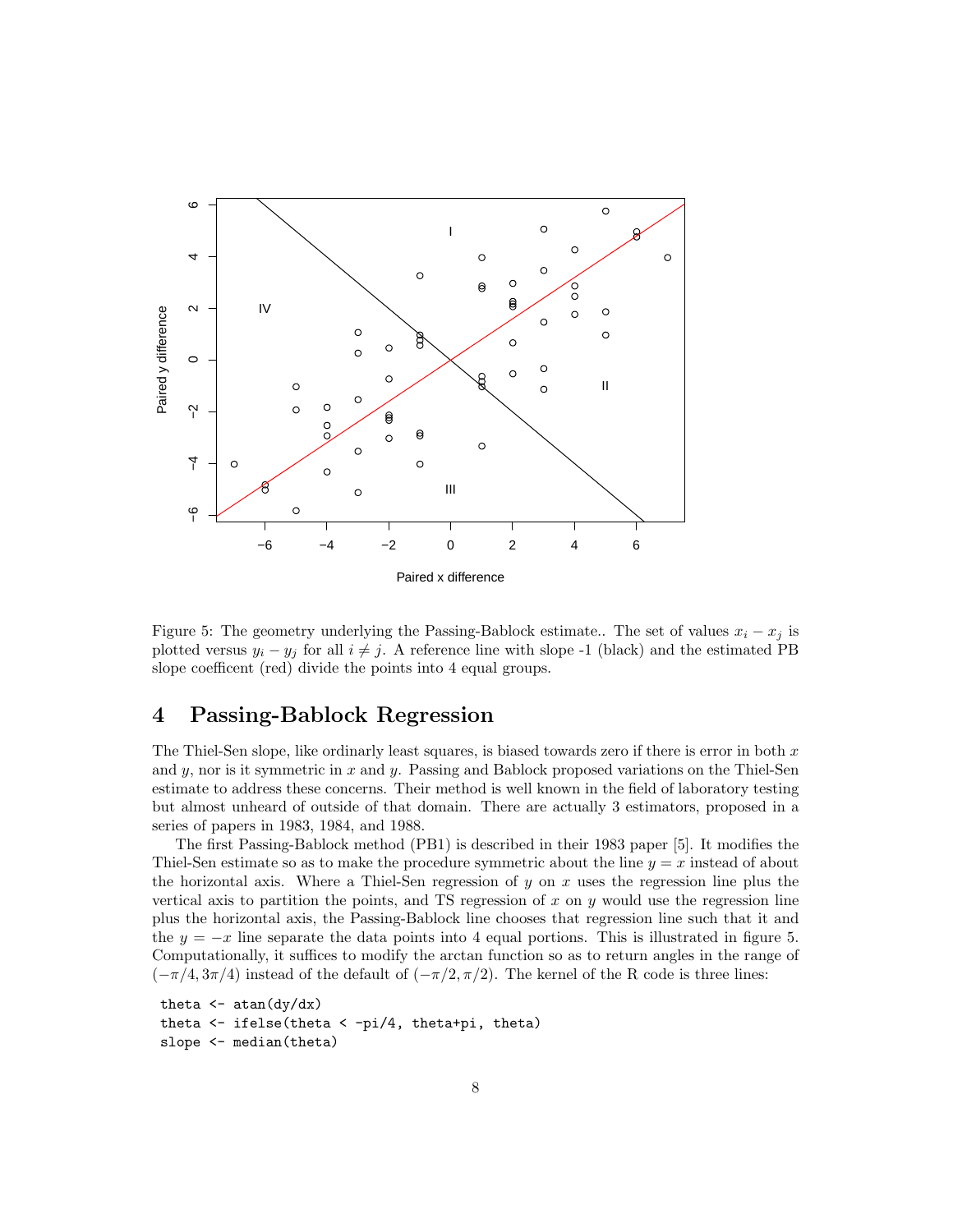where dy and dx are the paired differences in x and y. Points where the angle is exactly  $-\pi/4$ would count equally in both quadrants so can be ignored. (Since both  $x$  and  $y$  are measured with error such values should be rare in real data.) As with the Theil-Sen estimate, the underlying R routine only evaluates and uses the  $n(n-1)/2$  unique pairs.

For a two-sided confidence interval Passing and Bablock use an identical formula to that derived for Thiel-Sen regression, namely the kth angles above and below the median value where

$$
k = (z_{\alpha/2}/2)\sqrt{V_n}/2
$$
  
\n
$$
V_n = (1/18)[n(n-1)(2n+5)/18]
$$

In the second paper of their series [6] they show that this method has excellent power, nearly as good as Deming regression when the data has Gaussian errors, while gaining resistance to outliers.

A second approach to the Passing-Bablock estimate, and one that is more informative with respect to extending the method, is based on another property of Deming regression: the slope of the Deming regression line is that rotation of the original data such that a least-squares regression on the rotated data has a slope of zero. A symmetric Thiel-Sen (STS) estimate can then be defined as that rotation of the original data set such that the Thiel-Sen estimate of slope is zero. A simple iterative algorithm to compute this is to compute the TS estimate, rotate the original data by the resulting angle, and continue refitting and further rotation until convergence. Geometrically, the STS estimate corresponds to a pair of orthagonal lines that partition the points of figure 4 equally.

The PB1 estimate can be viewed as a one step approximation to the STS estimate above: start with a clockwise rotation of  $\pi/4$  (45 degrees) and then do a singe iteration of refinement. Since it is based on a single Thiel-Sen regression the theoretical justification for the Thiel-Sen confidence interval formula translates directly to the Passing-Bablock estimate. For all of the data sets considered thus far the STS algorithm converges in 2 or 3 iterations, and the PB1 estimator reaches the same or very nearly the same value as the fully iterated estimate.

Neither the Deming, STS, nor PB1 estimates of slope are scale invariant. Starting with a data set whose slope estimate is  $\beta$ , multiplication of all the y values by some constant k does not necessarily lead to an estimated slope of  $k\hat{\beta}$ . In the third paper of their series [7] two further estimators PB2 and PB3 are proposed which are scale invariant while still retaining symmetry in x and y. For the PB2 estimate, first find a value  $m$  which is the median of the angles in the lower right portion of figure 5, i.e. points with  $dy < 0$  and  $dx > 0$ . The estimated regression line is defined such that it and a line of angle  $m$  partition the points equally. It can also be viewed as a 1 step STS estimator using  $\pi/2 + m$  as the initial clockwise rotatation.

The PB3 estimate is defined by two lines. Referring again to figure 4 or 5, a pair of lines at angles  $\theta$  and  $-\theta$  are opened and shut like a pair of scissors about the x-axis until they evenly partition the data points, then  $\theta$  taken as the estimated slope. Passing and Bablock describe an iterative estimation procedure, however it is easy to see that median(abs(theta)) provides a direct solution. The PB3 estimator is not a simple one-step approximation to the symmetric Thiel-Sen (STS) estimate.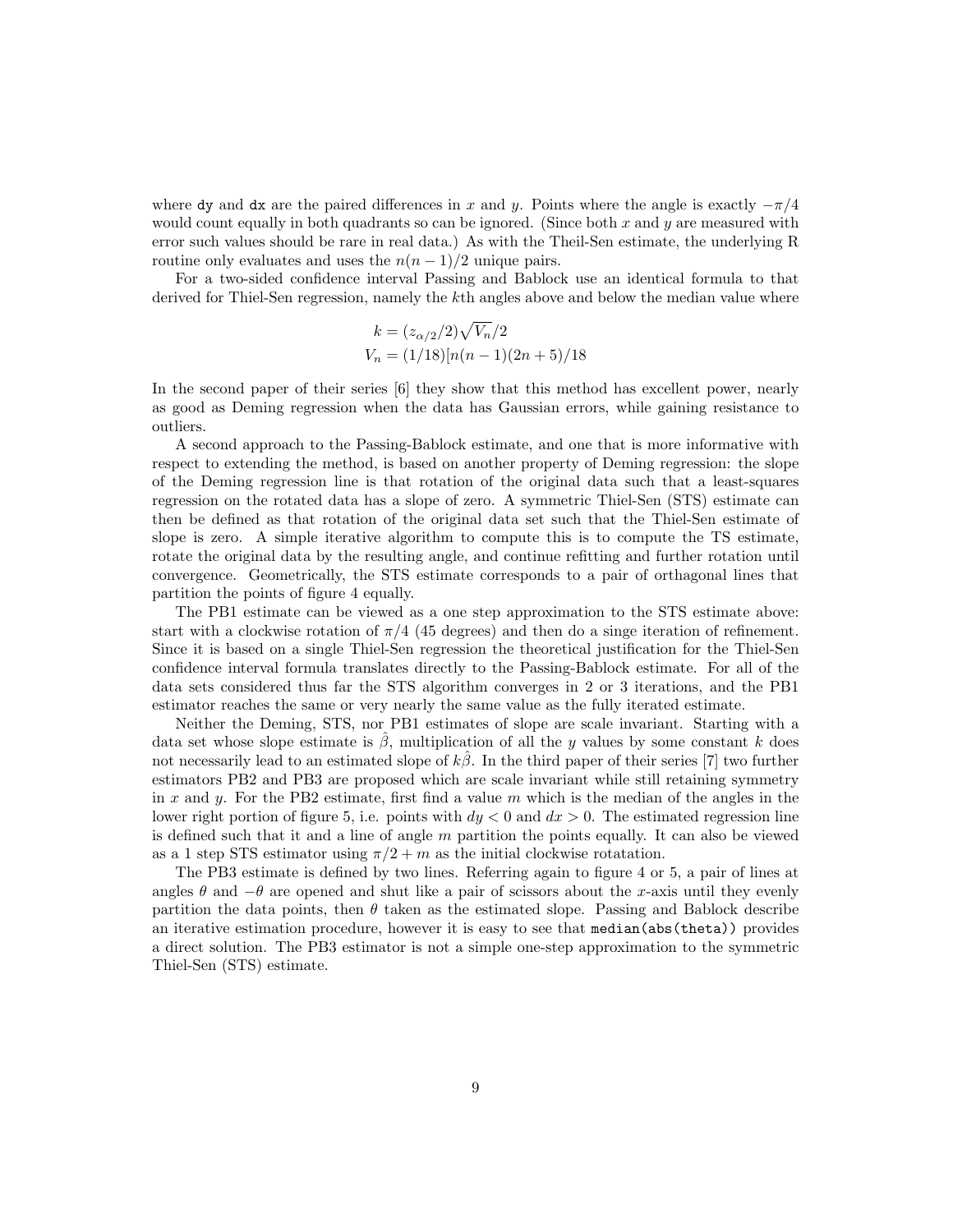#### 5 Other notes

Unlike the other estimates found in the package the STS estimate can have multiple zeros. For a data set like the arsenate study, where the overall data clusters tightly around a line, multiple solutions are uncommon, and when they occur normally form a small tight cluster of values. The other extreme is a set of points evenly distributed in cirle about the origin, for which there will be  $n$  solutions. When multiple solutions occur the program returns the value of that one having the smallest MAD of the residuals. The output structure includes an additional component angle containing the full set of solutions.

For the PB2, PB3 and STS methods it is not at all certain that the Sen estimator of confidence limits is valid. Since they are are iterative the 1 to 1 mapping between the slope and Kendall's tau which forms the basis for Sen's argument no longer holds. Secondly, extending the Sen variance formula to data with case weights is far from clear. The pbreg and theilsen routines therefore also include an option for bootstrap confidence intervals, and we recommend using it whenever there are case weights or for the STS, PB2, and PB3 estimators. Due to the excessive number of ties that would be generated by ordinary bootstrap sampling the wild bootstrap method [12] is used.

## 6 Which method is best?

The two primary advantages of the robust methods in laboratory studies are that they give a robust estimate of the slope in the case of outliers and are less sensitive to choosing the correct variance specification. Figure 6 shows the result on a data set with outliers: one of the two laboratory methods has had 3 assay failures. The PB regression line tracks the main body of the data, while the other two lines are pulled away.

```
> plot(new.lot ~ old.lot, data=ferritin2, subset=(period==2),
       xlab="Old lot", ylab="New lot")
> dfit <- deming(new.lot ~ old.lot, ferritin2, subset=(period==2),
                 cv=TRUE)
> lfit <- lm(new.lot ~ old.lot, ferritin2, subset=(period==2))
> pfit <- pbreg(new.lot ~ old.lot, ferritin2, subset=(period==2))
> abline(pfit, col=1)
> abline(lfit, lty=2)
> abline(dfit, lty=3)
```
A discussion by Støckl, Dewitte, and Thienpont provides a useful counterpoint. Essentially, if the data is good, all the methods will agree on that fact. If there are assay issues, outliers in particular, then the actual source of the problem needs to be investigated rather than just using a "better" regression tool. Understanding data requires more than pushing a button.

They argue further, and I think incorrectly, that ordinary least squares can suffice. The ferritin data is a counter-example. In order to provide long term calibration of the assay for the purposes of patient care, the calibration corrections used by the lab will be the cumulative product of the regression slopes. If OLS were used at each stage the downward bias, even if it is small for each given reagent change, would accumulate over time.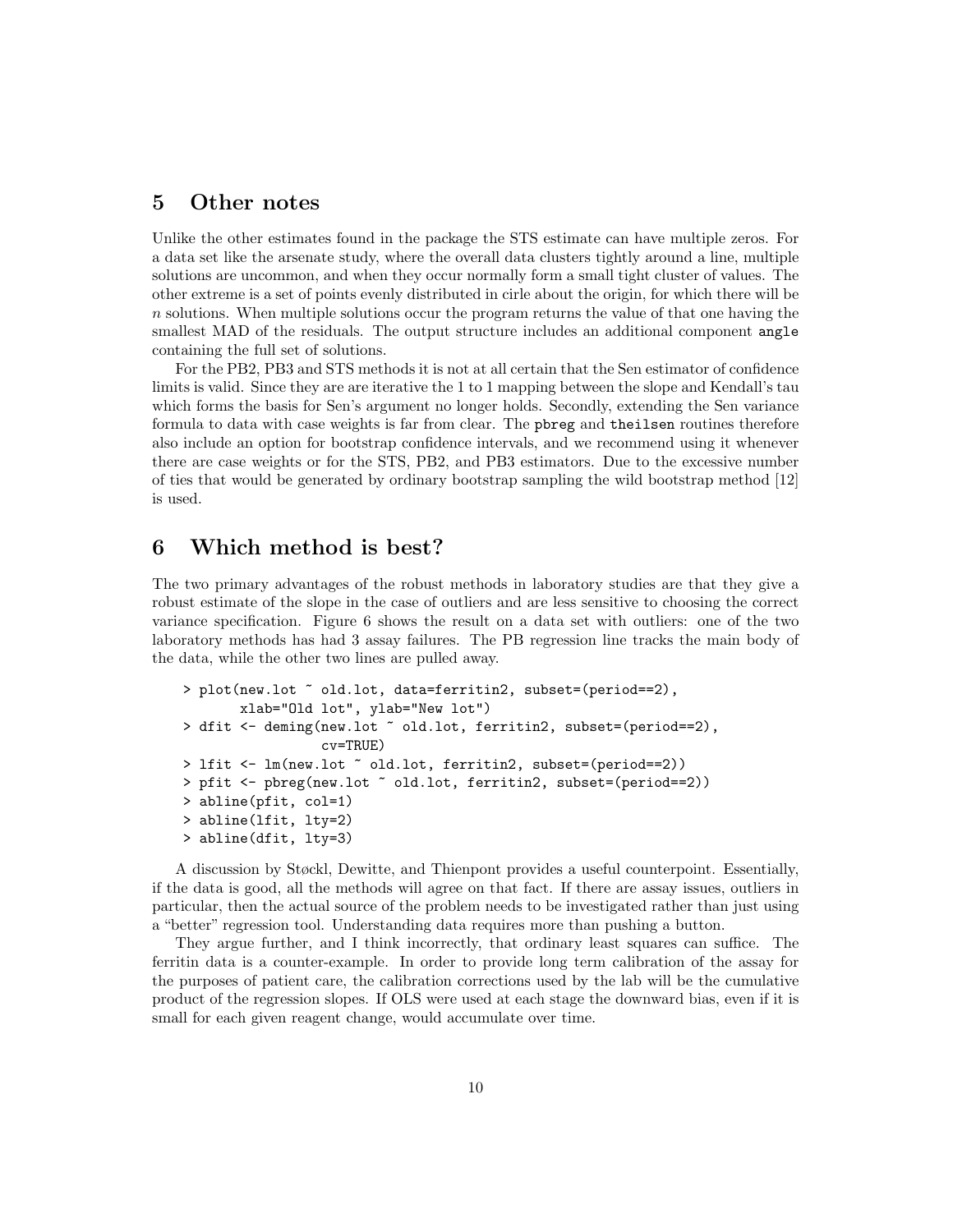

Figure 6: Ferritin data with outliers, along with OLS (dashed), Deming (dotted), and Passing-Bablock (solid) regression lines.